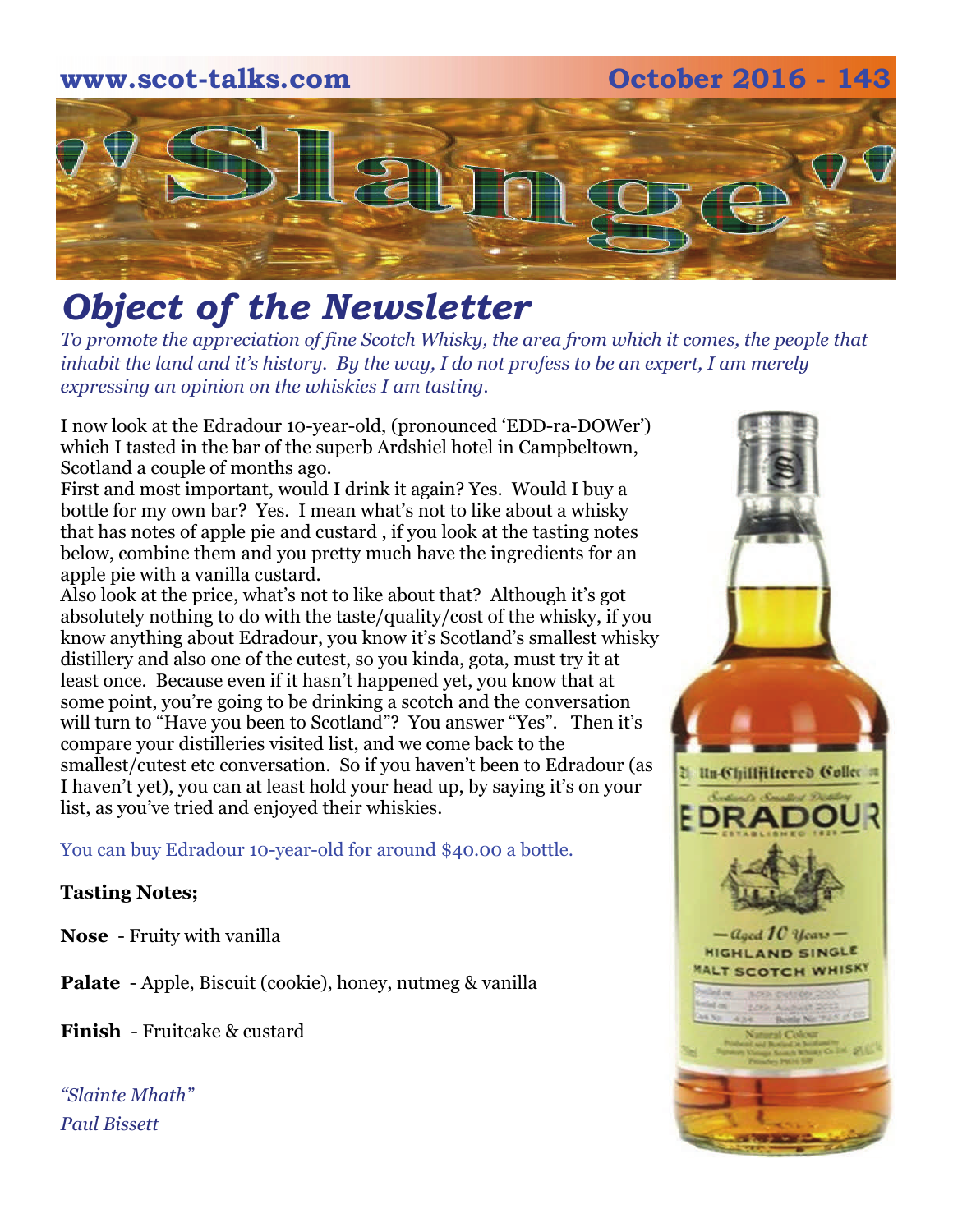### **www.scot-talks.com October 2016 - 143**



# **Edradour Distillery**

Edradour distillery is perhaps best known as one of Scotland's smallest distilleries, producing a mere 90,000 litres of whisky each year with a work force of just three people.

The distillery was established in 1825 in the hills of Pitlochry, Edradour maintains its heritage as an almost artisanal distillery.

The heart of the range, a ten-year old, exhibits an unconventional charm, uncharacteristic of a highland single malt with flavors reminiscent of apple tart and custard.

Edradour was acquired in 1982 by drinks giant Pernod Ricard. Following the acquisition, three quarters of the distillery's yield was initially used in the production of blended whiskies, notably including 'House of Lords' and the auspiciously named 'King's Ransom'.

It was not until Signatory acquired the distillery in 2002, that Edradour concentrated its efforts, almost solely, on producing single malts. Renowned for experimenting with various outlandish wood finishes, Edradour has released various malts matured in some rather interesting casks, a 'Chardonnay Finish', a 'Côte de Provence' and a curious 'Tokaji Wood Finish' being just some of the wood finishes used.

Signatory moved its base of operations to Edradour after building a bottling plant and warehouse at the site. In 2003, Edradour experimented with a peated single malt, named 'Ballechin', with peat levels of 50ppm, launching it in 2006. For reference that would make it as smokey as a Lagavulin 16 year-old.

A new bottling of Ballechin has and will be released every year, each time finished in a different wood, until it has reached full maturity at ten years.



Edradour distillery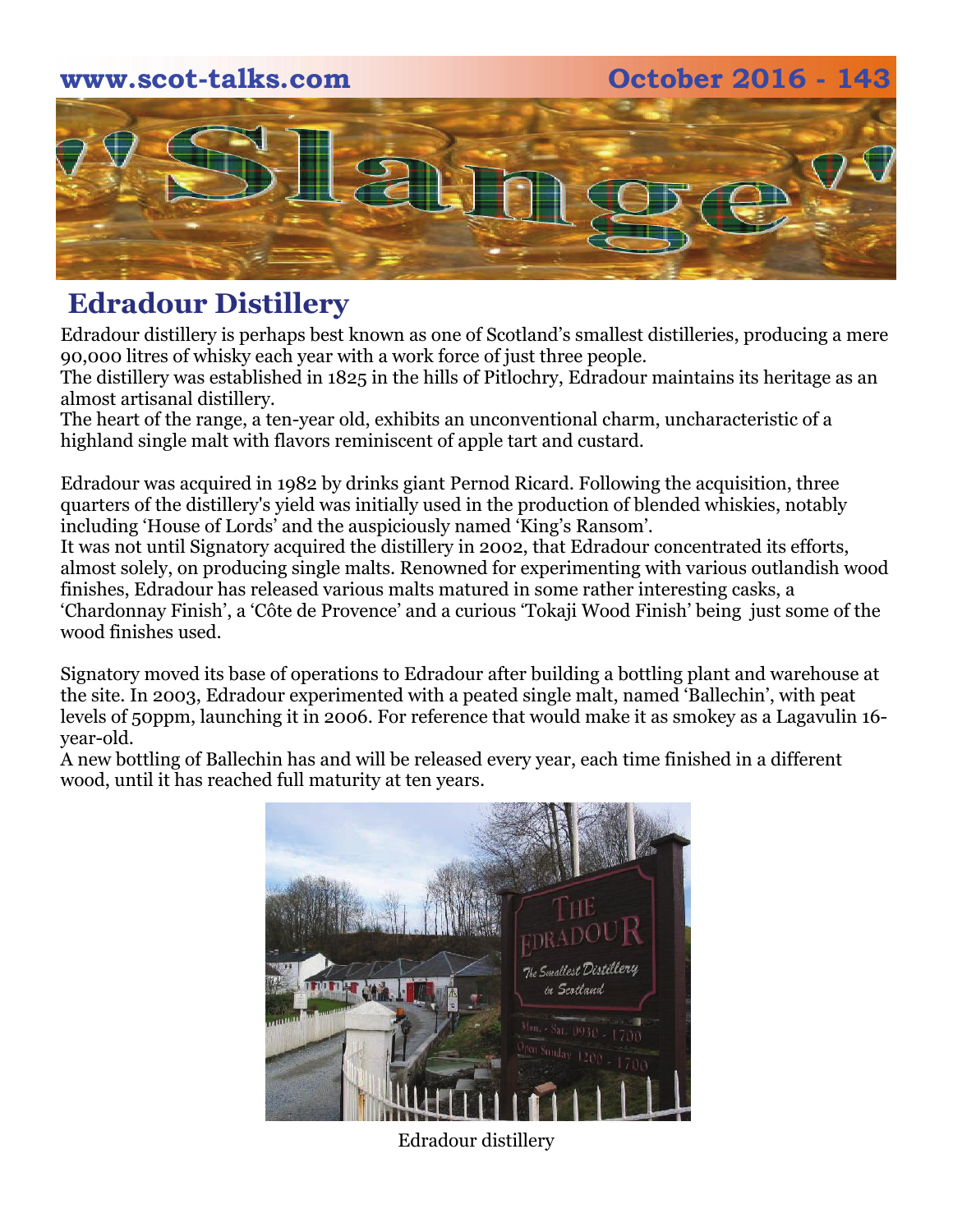

Below is a simple guide to help you choose your single malt Whisky, and the flavor notes you should expect from it. Being Scottish I recommend you find a likely candidate and try it in a bar before buying the whole bottle. This Issue; Edradour 10-year-old For more information go to http://www.edradour.com

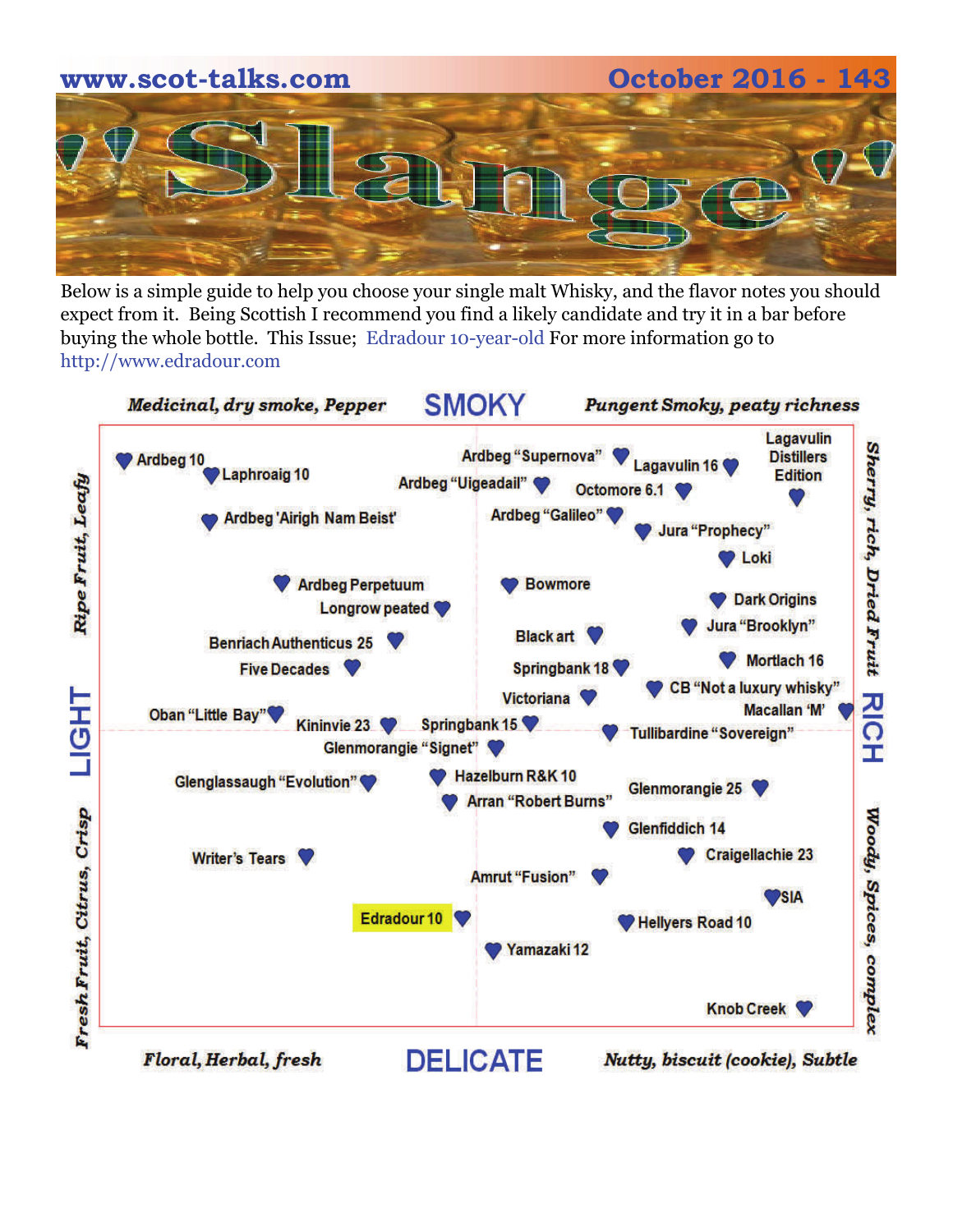

## **Haggis: How to Eat It (And What to Drink With It)**

Written by [Danica Lo](http://www.cntraveler.com/contributors/danica-lo)

#### **A first-timer's guide to eating haggis.**

Legend has it that [Scotland's](http://www.cntraveler.com/galleries/2016-04-06/10-amazing-things-you-need-to-see-in-scotland) wild haggis is a squat, furry animal whose left and right legs are different lengths, condemning it to a Sisyphean life of running around a hill in only one direction, forever.

In fact, as recently as 2003, this myth had been so widely perpetrated that nearly [a quarter of all](https://www.theguardian.com/uk/2003/nov/27/travelnews.travel)  [Americans](https://www.theguardian.com/uk/2003/nov/27/travelnews.travel) traveling to the region were convinced they'd be able to catch one. Sadly, [Hamish the](https://www.amazon.co.uk/Hamish-Hairy-Haggis-Lomond-Paterson/dp/1842040812)  [Hairy Haggis](https://www.amazon.co.uk/Hamish-Hairy-Haggis-Lomond-Paterson/dp/1842040812) only exists in the real world as a work of children's fiction, and the chances of capturing one in the wild is pretty much zero.

The opportunities for eating haggis, the national dish, however, are plentiful. Because while the import of authentic Scottish haggis has been banned in the United States since 1971 due to its incorporation of sheep lung, it's a wildly popular item on menus in restaurants across the country.

"It's a staple—every country in the world has a staple that came from the land and fed the troops," [The Balmoral Hotel](http://www.cntraveler.com/hotels/edinburgh/the-balmoral-hotel)'s Michelin-starred executive chef Jeff Bland tells *Conde Nast Traveler*. "And that's what haggis is. [Scotland] is a cold climate, a wet climate, so people created the haggis because it's filling, it's sturdy, it's a bit spicy, and after eating it, you're full."

Think of haggis as an oaty, spicy, meaty, pudding. Traditionally containing cooked, minced sheep's heart, liver, and lungs, the mixture is most commonly combined with minced onions, oatmeal, suet, and spices before cooking. Sorry, nervous tourists:

On our visit with Bland, who regularly [serves haggis](http://www.cntraveler.com/galleries/2015-01-08/10-foods-you-must-try-in-scotland-haggis-tablet-marmalade) in both a traditional format—with "neeps and tatties" (translation: turnips and potatoes)—as well as rolled into bite-sized "bon bons" at afternoon tea, there wasn't a single stomach pouch in sight.

"It's never cooked in the stomach pouch—it goes into the pouch afterwards, and only because then it's convenient," Bland says. Variations in haggis, too, are all up to personal tastes for flavor and texture, and come in the form of different kinds of oatmeal—pinhead, flat, or coarse being the most common.

One of Scotland's most legendary spots where diners can dig into the haggis tradition is the [Drovers' Inn,](http://www.droversinn.co.uk/) which sits at the top of Loch Lomond. "It's an old pub, it's been there since the 17th century, and it's never been modernized," says Bland. "You go in there and you'll get the biggest portion of haggis you'll ever see—and it's steaming hot.